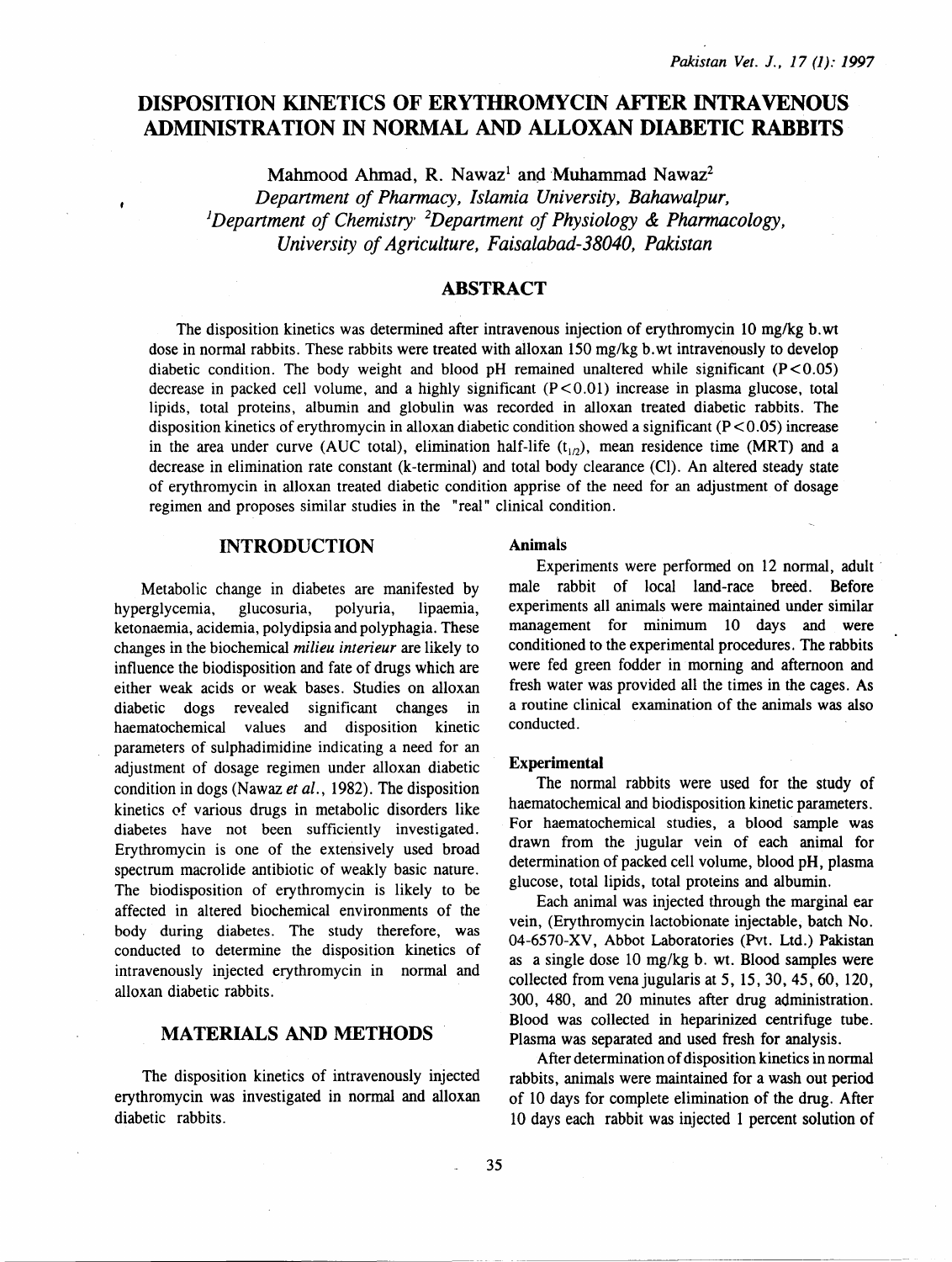alloxan (in sterilized distilled water) at a dosage rate of 150 mg/kg b. wt. in the marginal ear vein. Following alloxan injection, blood glucose of each rabbit was measured daily until the level exceeded 300 mg/dL when the animal was considered hyperglycemic. The blood samples were drawn for the estimation of packed cell volume, blood pH, plasma glucose, total lipids, total proteins and albumin.

The alloxan treated hyperglycemic rabbits showed a non-significant. reduction in their body weights and showed clinical signs of polyuria, polydipsia and general weakness. These diabetic rabbits were then used for determination of the disposition kinetics of erythromycin following intravenous drug administration. Procedure for the study of disposition kinetics in the alloxan treated diabetic condition was similar as described above for the normal rabbits.

#### Analysis

Packed cell volume was determined after centrifugation of fresh heparinized blood in capillary tubes for I5 minutes at 3000 rpm and the values were read on the hematocrit scale (Benjamin I978). Blood pH was measured with the help of a pH meter (Hanna instruments. H  $18214$ ) at  $37^{\circ}$ C. Plasma glucose was measured by GOD/PAP reaction (Barham and Trinder, I972) involving sulfophosphovanillin reaction. Plasma levels of total lipids was aetermined by E. Mercks kit method of Zollner and Kirsch (1962). Total proteins were estimated by biuret reaction (Gomall *et al.,* 1949), albumin with bromocresolgreen to form a complex (Doumas *et al.,* 1971) and globulin by subtracting the concentration of albumin from the concentration of total proteins.

The concentration of erythromycin in plasma was determined by the microbiological assay (Arret *et al.,*  1971), using *Sarcina lutea* as test organism obtained from the Pakistan Council of Scientific and Industrial Research Laboratories, Lahore, Pakistan. Plasma levels of erythromycin in normal and metabolically altered rabbits were used to compute disposition kinetics parameters using the non-compartmental model of analysis (Gibaldi, 1984). Mean values and their standard error (SE) were calculated for each parameter and the differences between the two conditions were ascertained by Students t-test using a computer programme M-Stat (Nissen, I985).

#### RESULTS

#### Body weight, Packed Cell Volume and Haematochemical Parameters

Body weights, packed cell volume and haematological parameters in normal and alloxan diabetic condition of rabbits have been compared statistically in Table 1. A significantly  $(P<0.05)$  higher packed cell volume was recorded in the normal than in

the alloxan diabetic rabbits. In addition, plasma glucose, total lipids, total proteins, albumin and globulin revealed significantly  $(P < 0.01, < 0.05)$  lower levels in the normal than in the alloxan diabetic rabbits.

#### Disposition Kinetics

The mean values for the plasma concentration of erythromycin on a semilogarithmic scale against time for the normal and alloxan diabetic rabbits are shown in Fig. I. The concentration of erythromycin in plasma of normal rabbits was significantly  $(P<0.01, <0.05)$ higher from 5 minutes to 60 minutes followed by significantly  $(P<0.01, <0.05)$  lower from 120 to 720 minutes when compared with the alloxan treated diabetic condition of rabbits.



Fig. 1: Mean  $(n=12)$  plasma concentration after intravenous dose of erythromycin 10 mg/kg b. wt in rabbits.

Mean values for the disposition kinetic parameters of intravenously administered erythromycin in normal and diabetic condition of rabbits have been presented in Table 2. Statistical analysis revealed significantly  $(P < 0.05)$  lower values for the total area under concentration versus time curve and total area under the first moment curve in normal rabbits. The elimination  $(P<0.05)$  higher in normal rabbits while biological constant and total body clearance were significantly rate half-life and mean residence time were significantly  $(P<0.05)$  higher in alloxan diabetic animals. Apparent volume of distribution and apparent volume at steady state were statistically similar in both the normal and alloxan diabetic conditions.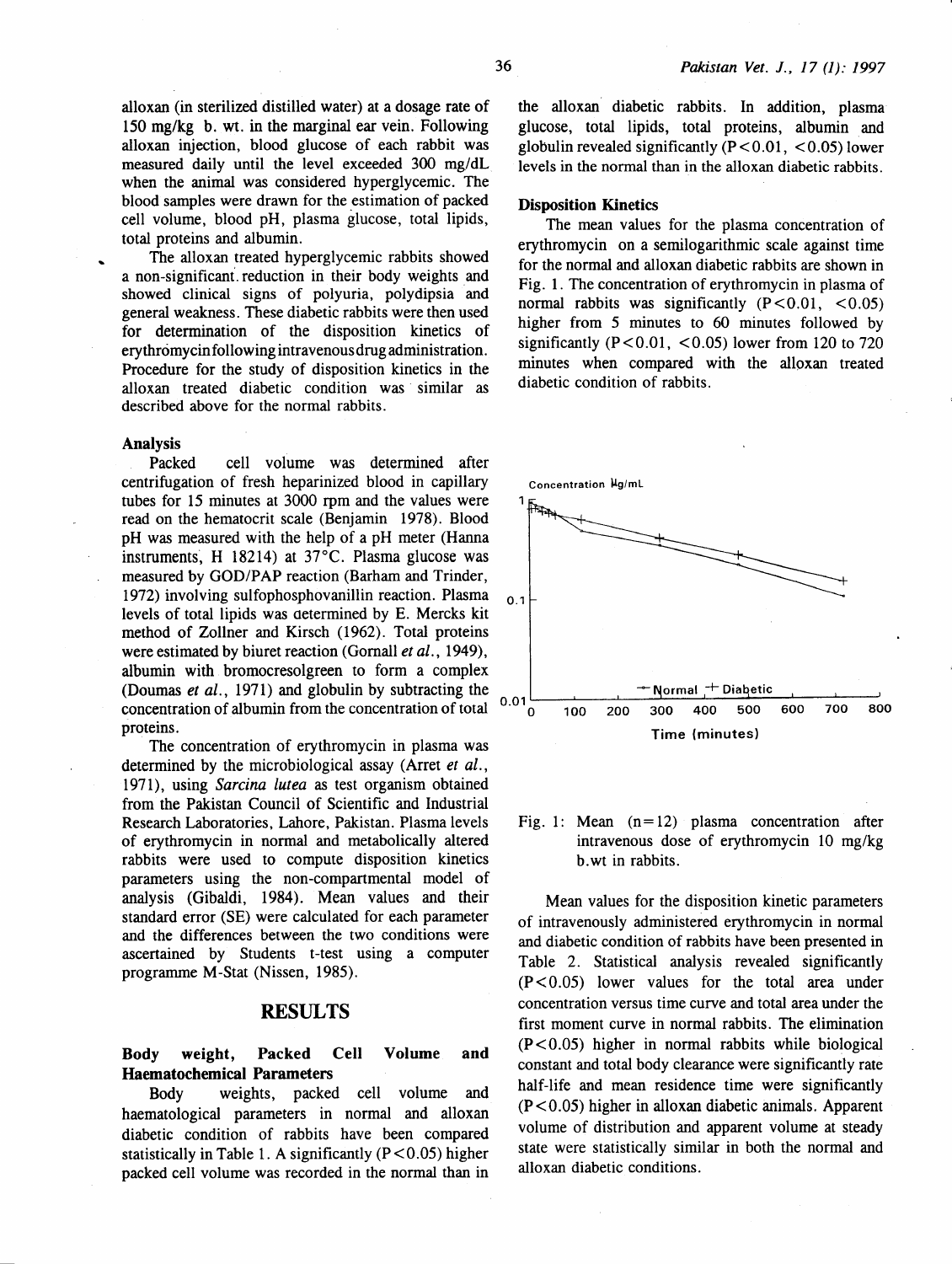| <b>Parameters</b>  | <b>Units</b> | Normal             | Diabetic             |
|--------------------|--------------|--------------------|----------------------|
| Body weight        | kg           | $1.71 \pm 0.11$    | $1.64 \pm 0.07$ ns   |
| Packed cell volume | %            | $34.58 \pm 1.05$   | $31.41 \pm 1.11*$    |
| Blood pH           |              | $7.62 \pm 0.05$    | $7.51 \pm 0.04$ ns   |
| Glucose            | mg/dL        | $115.00 \pm 2.32$  | $368.00 \pm 9.05$ ** |
| Total lipids       | mg/dL        | $205.00 \pm 30.83$ | $580.00 \pm 21.06**$ |
| Total protein      | mg/dL        | $5.54 \pm 0.56$    | $7.69 + 0.48**$      |
| Albumin            | g/dL         | $3.68 \pm 0.27$    | $4.57 \pm 0.10**$    |
| Globulin           | g/dL         | $1.86 \pm 0.30$    | $3.12 \pm 0.41*$     |
| A/G Ratio          | g/dL         | $2.44 + 0.29$      | $2.03 + 0.45$ NS     |

| Table 1: Mean $\pm$ SE (n = 12) of body weight, packed cell volume and haematochemical parameters in normal |  |  |
|-------------------------------------------------------------------------------------------------------------|--|--|
| and alloxan diabetic rabbits                                                                                |  |  |

 $NS =$  non-significant difference  $* =$  significant difference (P < 0.05),  $** =$  significant difference (P < 0.01)

Table 2: Mean  $\pm$  SE (N = 12) of disposition kinetics of erythromycin following intravenous administration of 10 mg/kg dose in normal and alloxan diabetic rabbits

| <b>Parameters</b> | <b>Units</b>    | Normal            | Diabetic            |
|-------------------|-----------------|-------------------|---------------------|
| AUC total         | mcg.h/ml/kg     | $4.57 \pm 0.26$   | $5.63 \pm 0.32*$    |
| AUMC total        | $mcg.h^2/ml/kg$ | $26.29 \pm 3.08$  | $41.41 \pm 5.03*$   |
| K-terminal        | hr <sup>1</sup> | $0.190 \pm 0.013$ | $0.148 \pm 0.010*$  |
| $t_{1/2}$         | hr              | $3.81 \pm 0.25$   | $4.93 \pm 0.34*$    |
| <b>MRT</b>        | hr              | $5.53 \pm 0.36$   | $7.06 \pm 0.48*$    |
| <b>Cl</b>         | ml/h/kg         | $2.27 + 0.14$     | $1.84 \pm 0.11*$    |
| Vd                | L/kg            | $11.98 + 0.19$    | $12.60 \pm 0.25$ NS |
| <b>Vss</b>        | L/kg            | $12.05 \pm 0.21$  | $12.52 + 0.23$ NS   |

 $NS = non-significant difference, *significant different difference (P < 0.05)$ 

## DISCUSSION

Clinically, diabetes mellitus is characterized by polyuria, glycosuria, hyperglycemia and a prolonged glucose tolerance test (GTT). The cause of diabetes mellitus is an absolute or relative lack of insulin, but other factors such as pancreatitis, trauma, stress, neurogenic changes, obesity, infection, hereditary and hormonal changes may lead to diabetes. Alloxan is a well known hyperglycemic agent (Lehninger, 1975), therefore, in the present study, diabetes was produced by administering alloxan to rabbits.

## Body Weight, Packed Cells Volume and Hematochemical Parameters

A slight decrease (non-significant) in body weight of diabetic rabbits noted in the present study was similar to the findings in dogs showing a non-significant reduction in the body weight of alloxan treated animals (Nawaz *et al.,* 1982). The alloxan treated rabbits showed a significant  $(P < 0.05)$  decrease in packed cell volume as compared with untreated rabbits.

The mean value for the blood glucose in normal rabbits was 115 mg/dL which increased three fold showing a mean value 368 mg/dL following treatment of alloxan. After alloxan induced diabetic condition, a four fold and a three fold increase in blood glucose levels has been reported in dogs (Nawaz *et al.*, 1982) and rabbits (Iqbal *et al.,* 1989).

A highly significant  $(P < 0.01)$  increase in plasma lipids in diabetic rabbits may be attributed to an excessive mobilization of lipids. Reversal of triglyceride storage in fatty tissues, lipolysis and additional fat mobilization are responsible. for the rise in plasma lipid contents (Guyton, 1971). In severe diabetic states excessive mobilization of body fat depots may result in the appearance of neutral fat in circulation, and frank lipaemia may occur (Kaneko and Cornelius, 1971). A similar increase in triglyceride level has been recorded in diabetic dogs (Nawaz *et al.,* 1982) and rabbits (Iqbal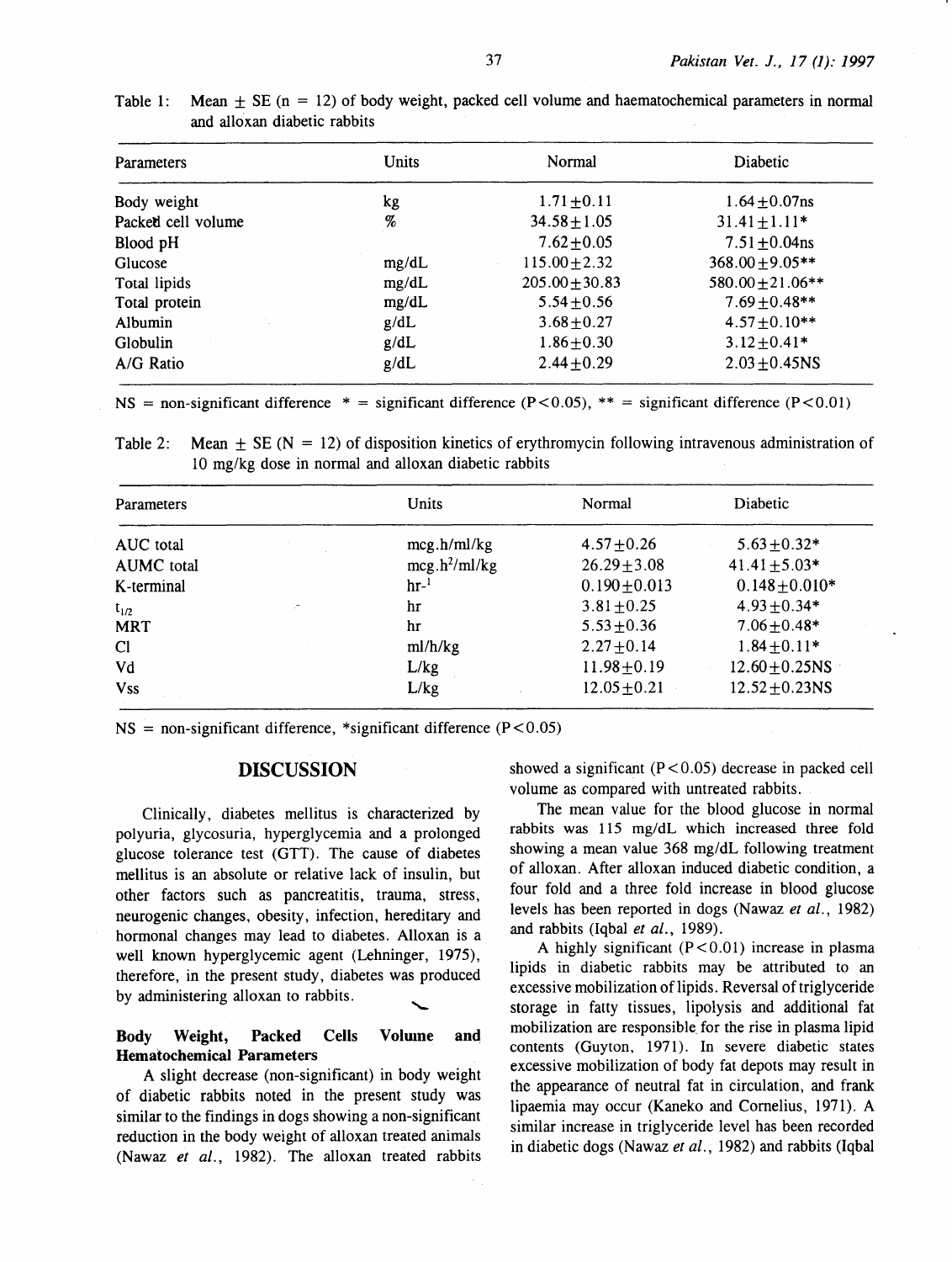et al., 1989 ). Total proteins, albumin and globulin showed a significant  $(P<0.01, <0.05)$  increase in plasma levels of alloxan treated rabbits. The difference in plasma concentration of proteins before and after alloxan treatment may be due to an impairment of protein metabolism, in liver (Mohan-Chari *et al.,*  1980).

### Disposition Kinetics.

Plasma concentration of intravenously administered erythromycin in rabbits revealed lower values in diabetic state from 5 minutes to 60 minutes and higher values from 120 to 720 minutes indicating a shift in the steady state after the establishment of disposition equilibrium.

Increased levels of plasma proteins in diabetic rabbits leads to increased protein binding reducing the availability of free microbiologically active drug. The percentage of erythromycin binding depends upon the concentration of  $\alpha$ -1-acid glyco-protein in plasma (Prandota *et al.,* 1980). Using sulphadiazine, Iqbal *et al.* ( 1989) reported a decrease in the plasma levels of the drug after alloxan induced diabetic condition in rabbits.

Total area under plasma erythromycin concentration versus time cure and total area under first moment curve were significantly  $(P<0.005)$  lower in normal than in alloxan diabetic condition. The mean value for the biological half-life· and mean residence time of erythromycin in diabetic rabbits was significantly  $(P<0.05)$  longer than in normal rabbits. In clinical terms, reabsorption of a drug by non-ionic diffusion depends on the pH of urine and pKa of the drug and indicates that weak acids are excreted more rapidly in alkaline urine and weak . bases in acid urine (Reindenberg, 1971). In diabetes, acidosis is fundamentally related to ketonaemia ultimately making the urine basic. Thus, it may be suggested that the reabsorption or back diffusion of weakly basic unionized erythromycin from the renal tubules might be responsible for the longer half-life and mean residence time in alloxan treated diabetic condition.

The rate of drug elimination relative to the amount of drug in the body is called the fractional rate of drug elimination, or elimination rate constant and its value depends upon the values of both clearance and volume of distribution and vice versa. In the present study, the value for elimination rate constant was significantly  $(P<0.05)$  lower in diabetic condition. A significantly  $(P<0.05)$  lower total body clearance in alloxan treated animals may be due to the lower value of K-terminal.

The present study show that the metabolic alteration of the alloxan induced diabetes after intravenous administration of erythromycin influenced the disposition kinetics which apprise of the need for an adjustment of dosage regimen under such conditions. Clinical implications of this study await verification in "real" diabetic condition.

### **REFERENCES**

- Arret, B. P., Diana, Johnson and A. Kirshbaum, 1971. Outlines of details of microbiological assay of antibiotics. 2nd Revision. J. Pharm. Sci., 660: 1689-1694.
- Barham, D. and P. Trinder, 1972. Kit method for the analysis of plasma glucose. Analyst. 97: 142.
- Benjamin, M., 1978. Outline of Veterinary Clinical Pathology. 3rd Ed. The IOWA Stat University Press, Ames. IOWA, USA. pp. 52.
- Doumas, B. T., W. A. Watson and H. G. Briggs, 1971. Kit method for the analysis of albumin in plasma. Clin. Chern. Acta., 31: 87.
- Gibaldi, M., 1984. Biopharmaceutics and Clinical Disposition Kinetics. 3rd Ed. Lee and Febiger. Philadelphia.
- Gomall, A. G., C. J. Bordawill and M. M. David, 1949. Determination of serum proteins by means of biuret reaction. J. Bioi. Chern. 177: 751-766.
- Guyton, A. C., 1971. A Textbook of Medical Physiology. 4th ed., W. B. Saunders and Co. Philadelphia, pp: 915-928.
- Iqbal, T., R. Nawaz, A. Illahi and M. Nawaz, 1989. Disposition kinetics of sulphadiazine in normal and diabetic rabbits. J. Pak. Med. Assoc., 39: 50-53.
- Kaneko, J. J. and C. E. Cornelius, 1971. Clinical Biochemistry of Domestic Animals. 2nd Ed/Vol. 1. Academic Press Inc. III. Fifth Avenue, New York, 10003, pp. 99.
- Lehninger, A. L., 1975. Biochemistry 2nd Ed. Diabetes Mellitus, Worth Publ. New York. pp. 847-849.
- Mohan-Chari, V. Neeraja, K. lnelira and K. B. Sawami, 1980. Alloxan induced. Metabolic changes in liver. Curr. Sci., 49: 699-701.
- Nawaz, M., S. Akhtar and A. S. Hashmi, 1982. Disposition Kinetics and urinary excretion of sulphadiazine in normal and alloxan diabetic dogs. Acta. Pharmacol. et. Toxicol., 51: 63-68.
- Nissen, 0., Mstat Version 3.00/Em. Copyrighted June 1985, Michigan State University. Revised 9/1/95 by Deptt. of Crop and Soil Sci. and Deptt. of Agri. Economics.